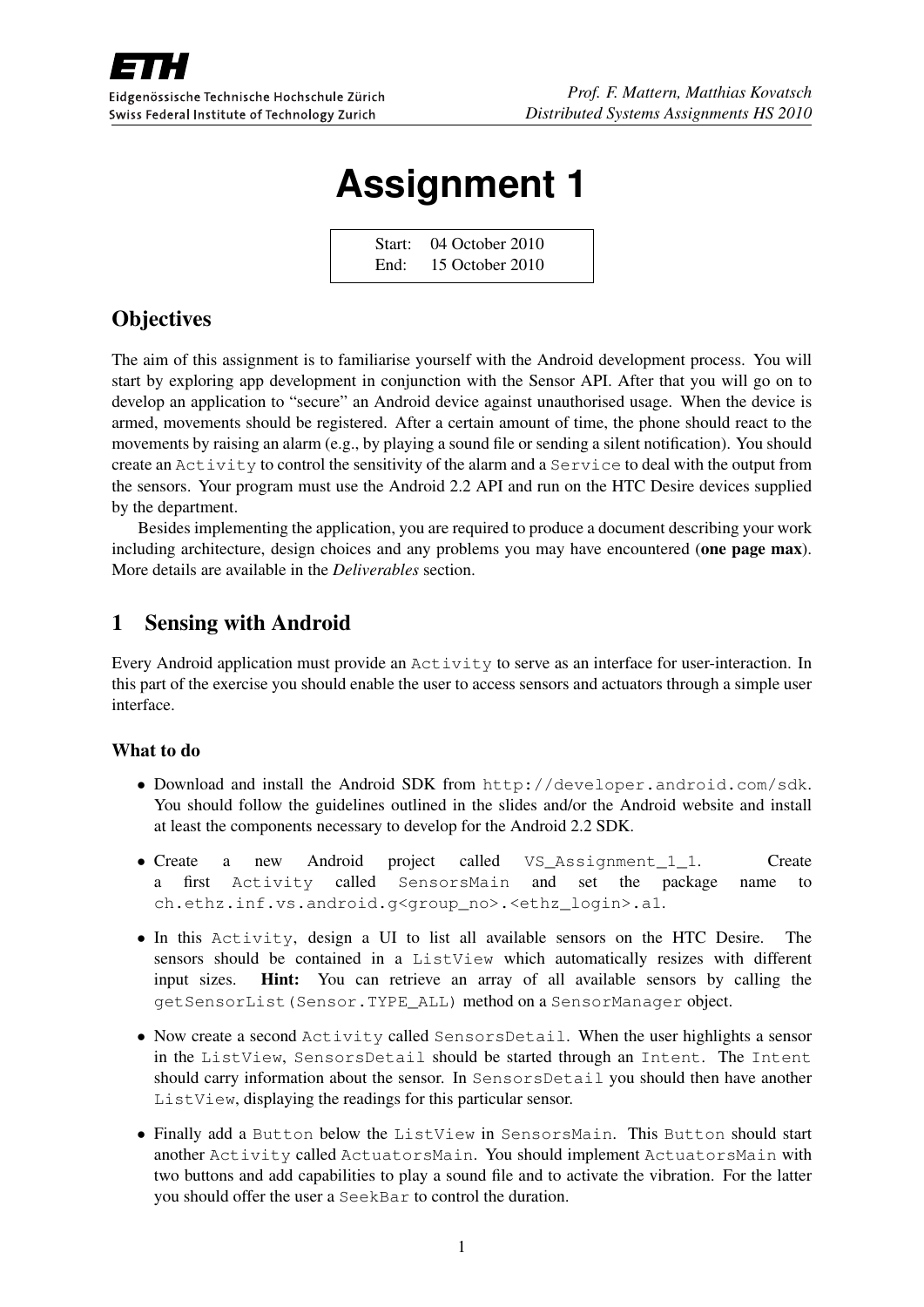## 2 The Anti-Theft Alarm

As described in the introduction, the goal of this assignment is to develop an application that provides some sort of protection against unauthorised usage. An Activity should control settings such as the timeout after which an alarm is raised. Please note that the current version of Android 2.2 on the HTC Desire cannot read sensor values when in *standby* mode. For now, we will ignore this limitation.

#### What to do

- Create a new project called VS\_Assignment\_1\_2 with an Activity called AntiTheftMain. The package name should still be ch.ethz.inf.vs.android.g<group\_no>.<ethz\_login>.a1.
- The Activity will need some means to start and stop the background process running the alarm logic. We suggest you to use a Button to toggle the state of the alarm.
- Create a Service called AntiTheftService. It should run in the background and host the alarm logic. Your Service should post an *ongoing* notification which cannot be cleared by the user. This notification should only disappear when the Service is shut down. Hint: Notification.FLAG\_ONGOING\_EVENT and Notification.FLAG\_NO\_CLEAR may be worth a look. This notification is to enable resuming of the AntiTheftMain activity that monitors the state of the Service.
- Design and implement the sensor logic needed to trigger the alarm. This should all be done inside the Service. Which sensor you use for this is up to you, but we suggest you to use the *accelerometer* or the *orientation* sensor. Your logic should recognise a *deliberate* movement (which we will arbitrarily define as a significant change in sensor readings for a period  $\Delta_m$  > 5sec). Accidental movements ( $\Delta_m <$  5sec) should not cause an alarm.
- The user should have a certain period of time  $(\Delta_t)$  during which she can still disarm the device. This should be done through a notification in the notification bar. You should enable the user to set  $\Delta_t$  directly in the Activity. This information could be provided by a SeekBar for example and will have to be propagated from the Activity to the Service.
- When  $\Delta_t$  has elapsed, the phone should ring an alarm (i.e., play a sound file). The user should still be able to disarm the device and stop the alarm using the notification mentioned above.

## 3 Enhancements (assessed)

As noted in the previous exercise, the current implementation does not provide any security when the device is in *standby* mode. This is somewhat a Catch-22 since we would need to lock the device to provide adequate security against unauthorised users disabling the alarm. One possible solution is to disable standby while the service is running and to *mock up* a separate login screen. Another problem is that the alarm sound can be easily suppressed by connecting headphones. Both problems could be solved by utilising the GPS chip on the device. GPS data is collected even in standby and it could also be used to provide the owner an idea of the location of the device by the means of a silent alarm (i.e., a text or email message). Additionally, a BroadcastReceiver could be installed to deal with a headset being plugged in. In this final section of the assignment, we would like to see you tackle one of these problems and come up with a creative solution.

However, you may regard the above as suggestions, only. We are interested in any possible enhancements you may come up with! Since this last part is open-ended, any work done here is especially useful to those seeking the highest grade.